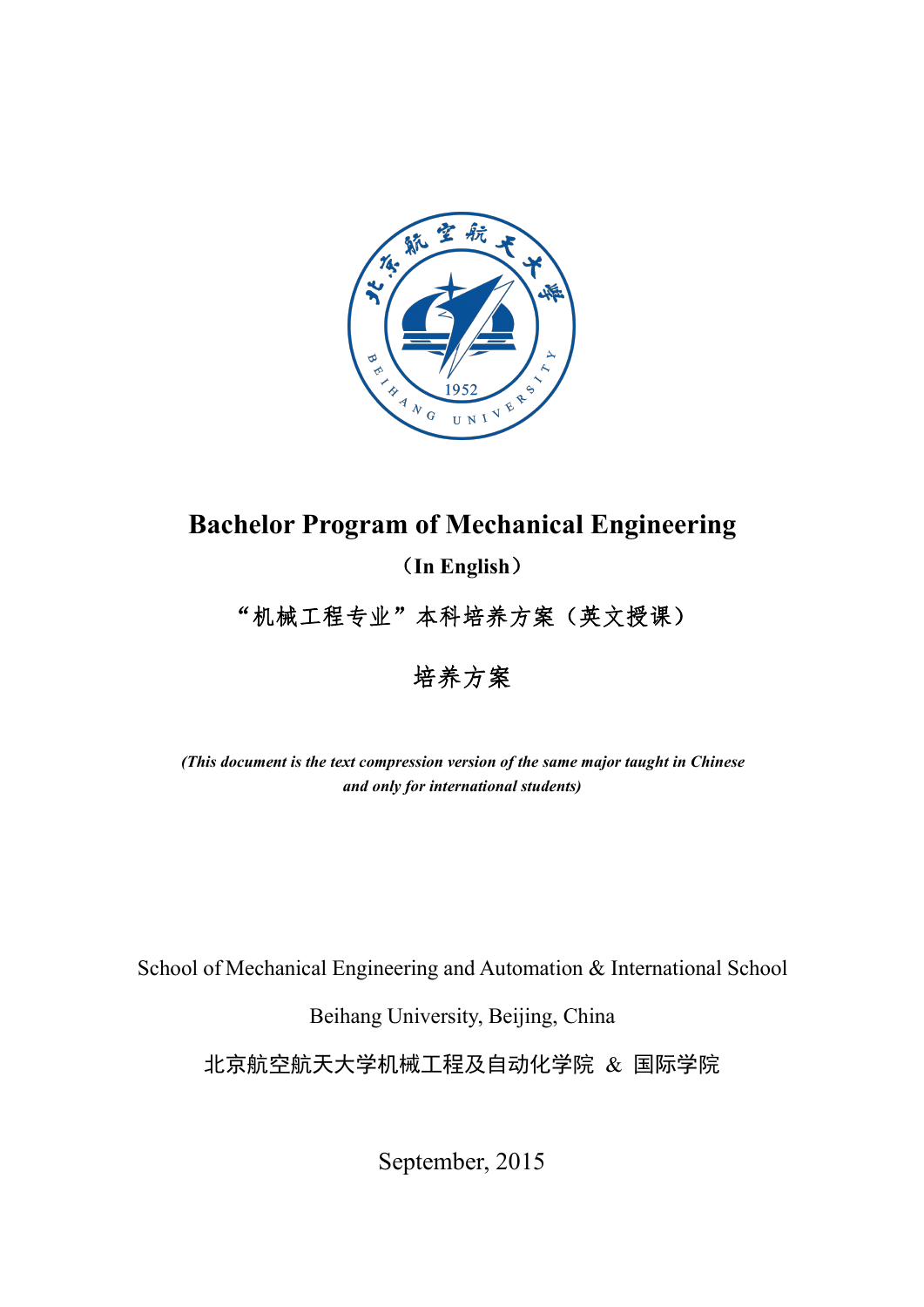

# **Bachelor Program of Mechanical Engineering (In English)**

#### 机械工程专业本科培养方案(全英文授课)

## 一、 学院简介

#### **I. Introduction of School of Mechanical Engineering and Automation**

北京航空航天大学机械工程及自动化学院历史悠久,可追溯到 1952 年北航建校时创建的飞机工 艺、发动机工艺专业教研室,1978 年后建立了制造工程系和机电工程系,1998 年 4 月 28 日, 制造 工程系和机电工程系合并,组建成立了机械工程及自动化学院,是北京航空航天大学最具实力的学 院之一。学院学科覆盖了 5 个一级学科:机械工程、航空宇航科学与技术和材料科学与工程 3 个国 家重点一级学科,船舶与海洋工程、设计学 2 个一级学科。下设有机械制造及其自动化、机械电子 工程、机械设计及理论、工业与制造系统工程、航空宇航制造工程和材料加工工程、船舶与海洋结 构物设计制造和工业设计等 7 个二级学科。学院设有机械工程和工业设计 2 个本科专业。

With a rich history, the School of Mechanical Engineering and Automation was originally from the Departments of Aeroplane Technology and Engine Technology since Beihang University was established in 1952.In 1978, Department of Manufacturing Engineering and Department of Electronic Engineering were built, which were then merged together on April 28th 1998 to form the School of Mechanical Engineering and Automation, one of the most powerful school at Beihang University. The school has five first-level disciplines including three key national first-level disciplines (Mechanical Engineering, Aeronautical and Astronautical Science and Technology, Material Science and Engineering) and two ordinary first-level disciplines (Naval Architecture and Marine Engineering, and Science of Design).Those first-level disciplines cover seven second-level disciplines, In addition, the school has two undergraduate programs, which are Mechanical Engineering and Industrial Design.

学院师资力量雄厚, 在编在岗教职工有 170 人, 其中教授 49 人, 副高 63 人, 博导 43 人。目前 学院全日制在校学生近 2000 人,其中本科生 800 余人、硕士生 750 余人、博士生 350 余人、留学生 20 余人。培养目标定位于面向国防科技工业和现代制造业、面向未来发展,具有创新品质、综合素 质高、适应能力强的高级专门人才。本科教学强调理论与实践结合,注重培养学生的工程实践与创 新能力;本科课程突出航空航天特色,形成了机电信相融合的教学体系。2006 年国内率先通过了"机 械工程专业工程教育认证"。2008 年以来,机械工程专业获得教育部"专业综合改革试点"、"卓越工 程师教育培养计划"、"国家级与北京市特色专业"、以及"工信部重点专业"等。《工程图学》为国家 级精品课程,《机械设计》等 3 门为北京市精品课程,《测试技术基础》等 6 门为校级精品课程。

The school has a strong and competent faculty team which is composed of 170 academic staffs including 49 professors,63 associate professors, of which 63 are PhD supervisors, and 85.5% have PhD degrees. The school has a capacity about of 2000 students that include 800 undergraduates, 750 postgraduates and 350 PhD students, of which 20 are international students. The school's academic program is targeting at training high-grade special talented persons with innovative character, high overall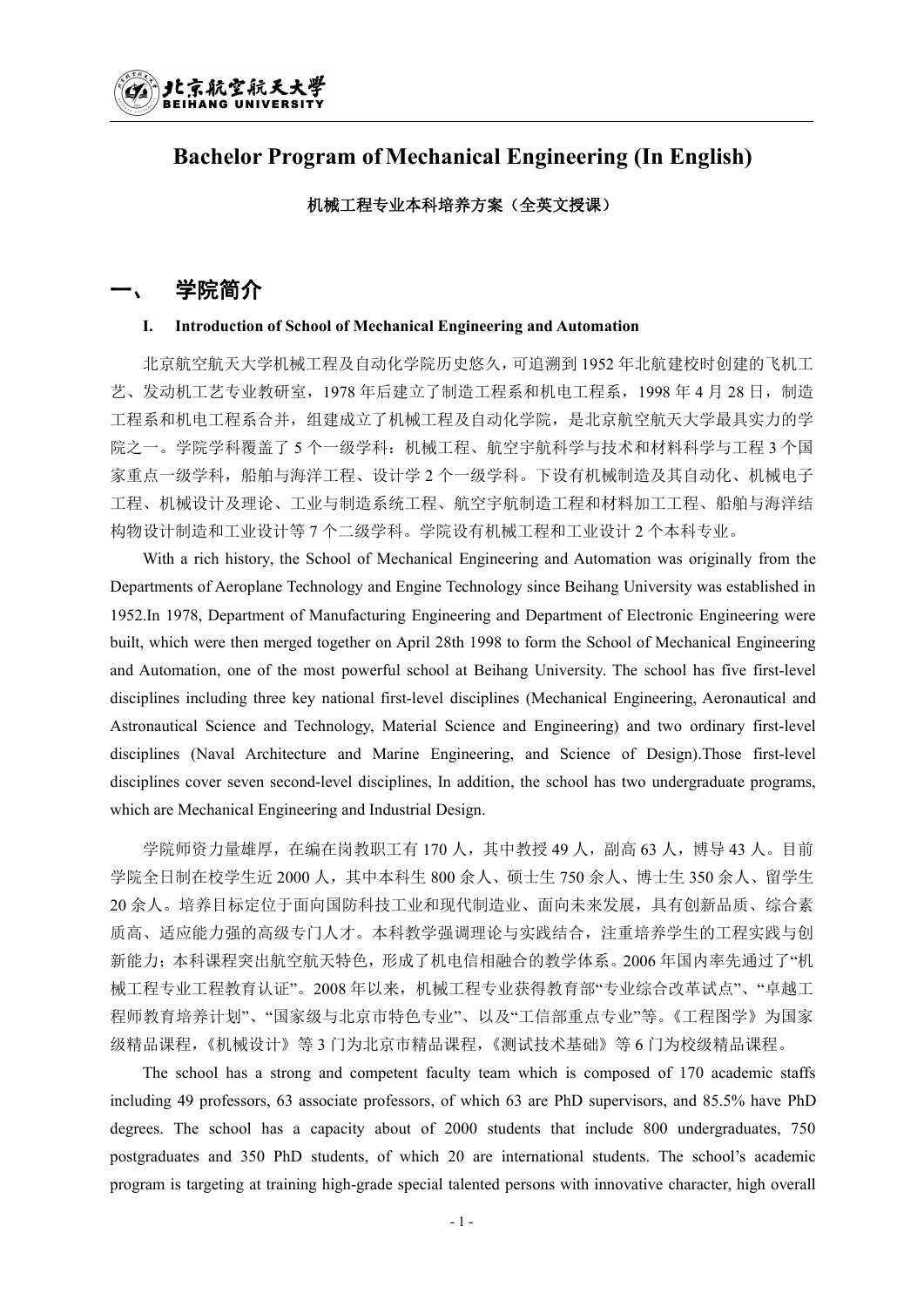## 北京航空航天大学 HANG IINIVERSI

quality and high adaptability, facing the future development of defense science  $\&$  technology industry and modern manufacturing. Undergraduate lecturing is highlighted in the combination of theory and practice, with a particular emphasis in engineering practice and innovation ability. Undergraduate curriculum features aviation and aerospace, forming a systematic integration of mechanical engineering, electrical and electronic engineering, and information engineering. In 2006, the school first passed the "Accreditation in Mechanical Engineering Professional Engineering Education" in China. Since 2008, the major of Mechanical Engineering has achieved several honors conferred by the Department of Education, such as " Professional comprehensive reform experimental unit "," Excellent engineer education and training program "," National and Beijing's characteristic specialty "and "Key majors of MIIT" ect. Engineering Graphics is a national fine course, Mechanical Design and other two courses are Beijing's fine courses, and Fundamentals Measurement Technology and other 5 courses are fine courses in Beihang University.

学院以人才培养为核心,坚持教学与科研紧密结合,在现代机构学及先进机器人技术、航空先 进制造技术及工艺装备、高性能整体构件一体化成形及连接技术、机电控制及检测技术、数字化集 成制造与信息化管理、以及微纳制造与生物加工等学科交叉前沿理论与技术等方向上形成了自己的 特色和优势。已建有数字化设计与制造技术北京市重点实验室、飞行器装配机器人装备北京市重点 实验室、国防科技工业高效数控加工技术研究应用中心、机械工业数控加工工艺技术与装备工程实 验室、中国机械工业联合会机械工业服务机器人技术重点实验室等一批重点实验室/研究中心;

The school adheres to the combination of teaching and research focusing on training the talented-person. It has formed its own features and advantages in interdisciplinary cutting-edge theories and technologies such as Modern Mechanisms and Advanced Robotics, Aviation Technology and Advanced Manufacturing Technology and Process Equipment, High-performance Whole-part Monolithic Forming and Connection Technology, Mechatronic Control and Detection Technology, Digital Integrated Manufacturing and Information Management, and Micro-/Nano- Manufacturing and Bioprocessing. The school has established a series of key laboratories and research centers such as the Digital Design and Manufacturing Technology Key Lab in Beijing City, AircraftAssembly Robot Equipment Key Lab in Beijing City, Defense Industry and Efficient CNC Machining Technology Research and Application Center, Machinery Industry CNC Machining Technology and Equipment Engineering Laboratory, Machinery Industry Service Robotics Laboratory of China Machinery Industry Federation.

# 培养目标

#### **II. Educational Objectives**

针对留学生的教育背景、认知特点及发展需求,培养具有良好的科学、人文素养,掌握扎实的 自然科学基础知识、必备的机械工程专业知识与技能,具有从事设计制造、科技开发、工程应用及 经济管理等方面的工作能力,敢于面对未来挑战,富有创新潜质,具备团队精神,善于学习实践的 高级工程技术人才。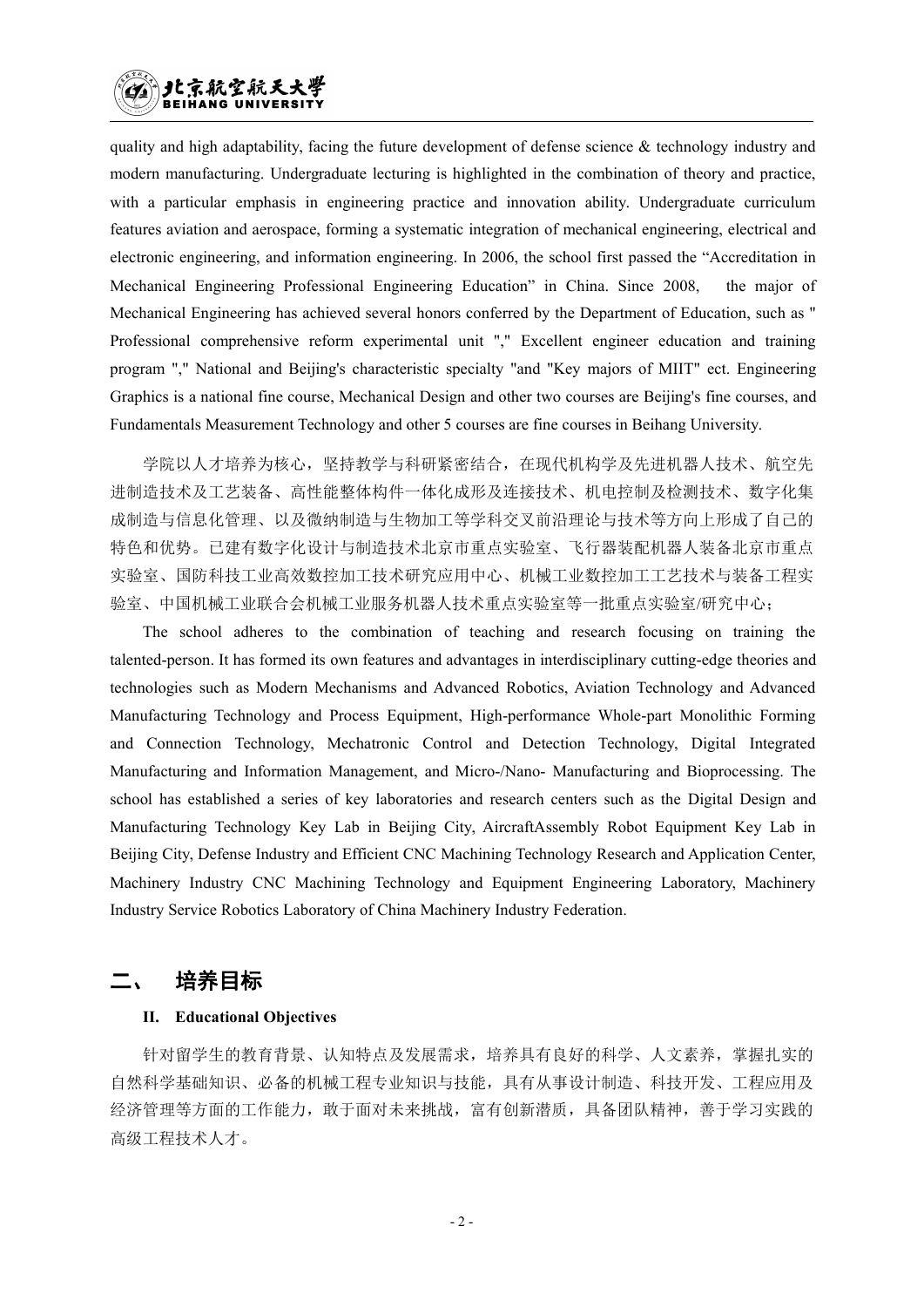

Aiming at the educational background, cognitive characteristics and development requirement of international undergraduates, this program aims to develop students with good science and human quality who can firmly grasp the basic theory, specialized knowledge and basic skills of mechanical engineering to have the work ability in related fields of mechanical engineering including designing and manufacturing, technology development, engineering applications and economic management and so on. Students have innovative potential and team-work spirit to face future challenges and they are good at study and practice who will be senior engineering and technical personnel.

# 三、 毕业要求

#### **III. Degree Requirements**

来华留学生应具有一定的基础汉语水平,了解中国法律法规、传统文化和风俗习惯等,热爱母 校,亲华、知华、优华。

Foreign students in China should have a certain level of basic Chinese, Understanding of Chinese laws and regulations, traditional culture and customs etc., and loving alma mater, knowing China, and loving China.

专业方面,

As regarding the professional skills

(1)掌握从事机械工程专业相关工作所需的数学、自然科学、工程基础知识,能够将所学知识 用来分析及解决复杂机械工程问题;

Capable of mastering knowledge in mathematics, natural science, basic engineering and professional knowledge and capable of applying mathematics, natural sciences basic principles to analyze and solve complicated mechanical engineering problems.

(2)掌握机械工程专业的基本理论和工程基础知识,了解本专业的前沿发展现状和趋势;掌握 现代设计理论与技术、先进机械制造技术与装备以及机电液控技术等本专业科学理论;

Capable of solving complex mechanical engineering problems using scientific methods based on scientific principles, including experiments design, data analysis and information synthesis to obtain reasonable and valid conclusions.

(3)能够运用各种设计、分析等现代化工程工具软件和信息技术手段;可以综合运用所学的基 础知识、专业知识和工程技能设计、组织和实施工程实验,并能够利用科学方法对实验结果进行分 析、总结和归纳,得出合理有效的结论;

Capable of developing, selecting and applying reasonable and effective technology, resources, modern engineering tools and information technology tools with understanding their limitations during the practice of mechanical engineering.

(4)具有追求创新的态度和意识,掌握基本的创新方法,以及综合运用理论和技术手段设计复 杂机械系统与过程的能力;设计过程中能够综合考虑社会、经济、文化、环境、法律、安全、健康、 伦理等制约因素;

Pursue innovative attitude and consciousness, master the basic innovation methods, capable of designing complex mechanical systems and processes using operational theory and techniques methods, by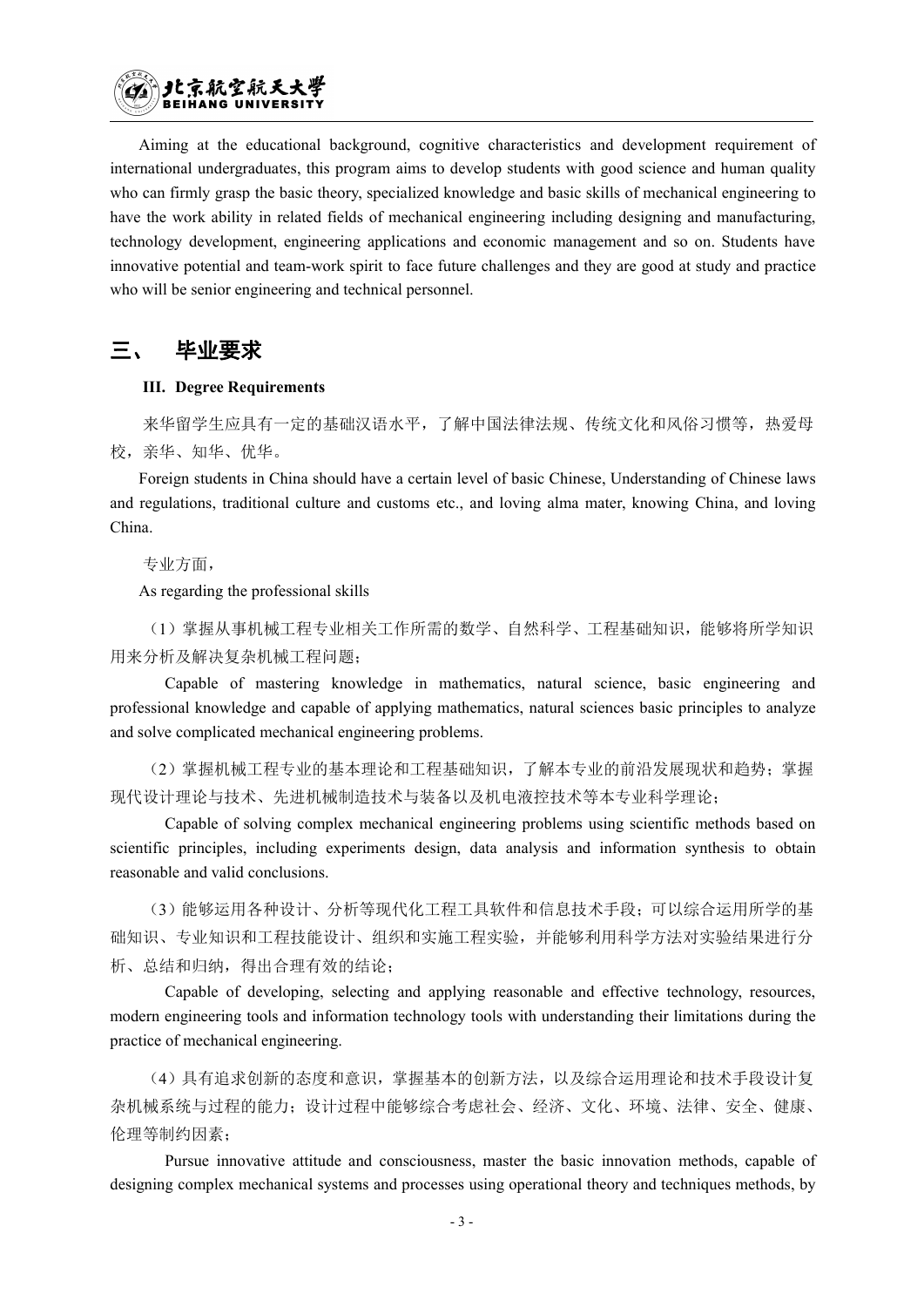

considering social, economic, cultural, environmental, legal, security, health and ethical constraint factors during the design process.

(5)能够基于机械工程相关背景知识进行合理分析,评价专业工程实践和复杂工程问题解决方 案;

Capable of analyzing rationally, evaluating professional engineering practice, and designing solutions for complex mechanical engineering problems while considering the background knowledge relating to mechanical engineering.

(6)具有人文社会科学素养、社会责任感,能够在机械工程实践中理解并遵守工程职业道德和 规范; 2008年10月11日 11月11日 11月11日 11月11日 11月11日 11月11日 11月11日 11月11日 11月11日 11月11日 11月11日 11月11日 11月11日 11月11日 11月

Possess humanities social science literacy, social responsibility; have good physical and mental qualities.

(7)能够就复杂机械工程问题与业界同行及社会公众进行有效沟通和交流,并具备较强的国际 视野;

Capable of performing effective communication and exchange on complex mechanical engineering problems with industry peers and the public, both written and verbal, and have international perspective ability to work as part in a multi-disciplinary team.

(8)能够在跨文化背景下进行沟通和交流;

Capable of completing communication under multicultural environments.

(9)具有自主学习和终身学习的意识,有不断学习和适应发展的能力。

Possess consciousness of self-learning and lifelong learning in order to adapt the development.

## 四、 学制、学位

#### **IV. Study Period**

学制: 四年

Study Period: 4 Years, Maximum: 6 Years (not including military service time)

授予学位:工学学士

Degrees Conferred: Bachelor of Engineering

# 五、 专业特色

#### **V. Characteristics**

本专业按机械工程大类培养"科学型与工程型相结合"的宽口径人才,秉承"研教融合"的办学理 念,依托学校、学院已有教学、科研优势资源,注重系统级知识体系的建立并强调"大机械"通识教 育,鼓励学生跨专业跨学科学习。本专业重视未来高水平人才所应具有的人文素养,强化数理知识 及学科基础理论;专业课程以机为主、机电结合,突出航空航天特色,注重工程实践能力的培养。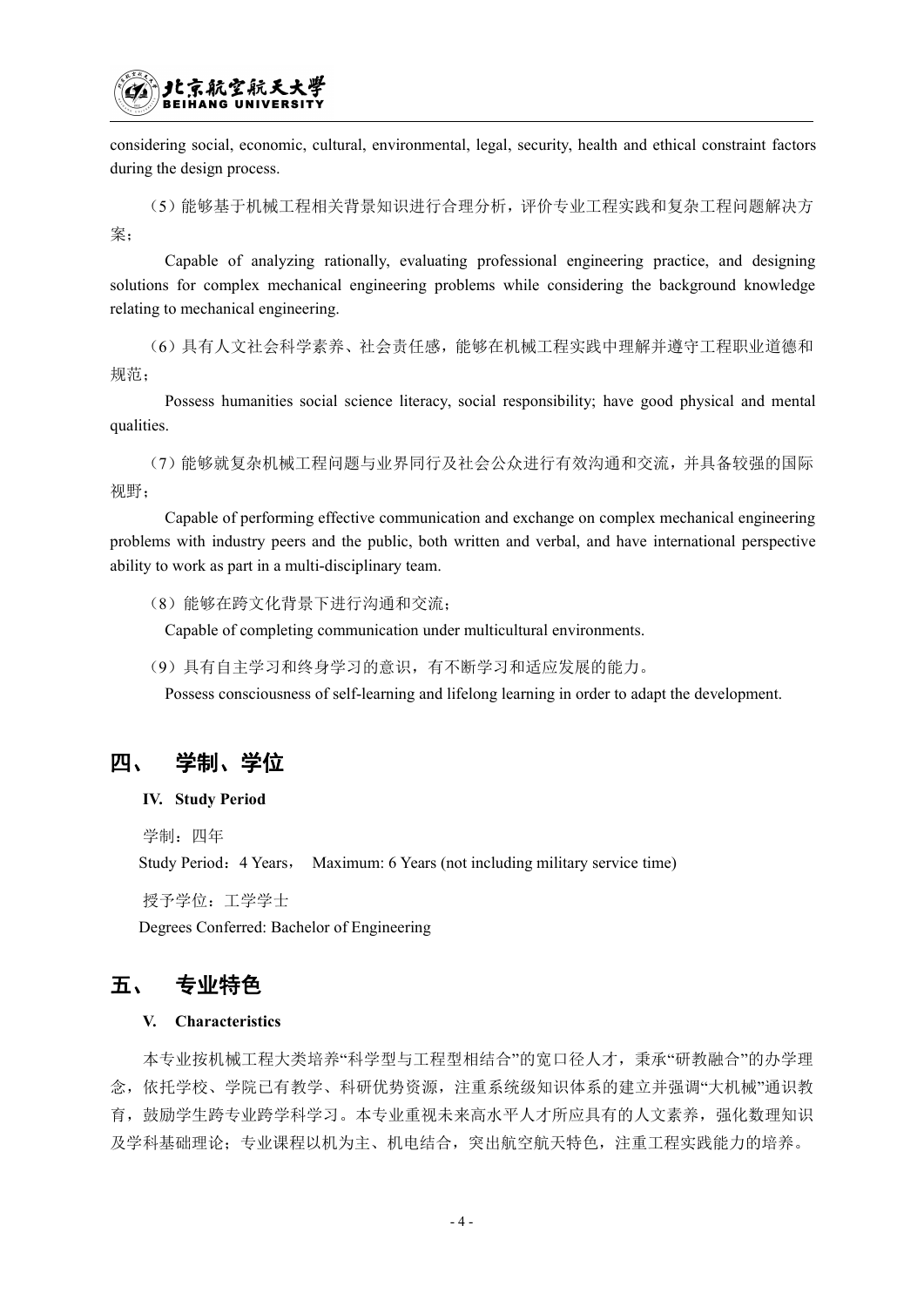

This program aims to train science and engineering combined type of adaptable talent in terms of a unified mechanical engineering category. It emphasizes humanities that high-level professional personnel, strengthens mathematical knowledge and discipline basic theory, adheres to the Research & Teaching philosophy, relies on existing courses advantages to construct and optimize professional courses, focuses on the establishment of system-level knowledge systems and emphasizes the "big machines" general education, encourages students to interdisciplinary learning, which reflect the characteristics ofresearch universities.

六、 主干学科

- **VI. Main Disciplines**
- ◆ 力学 マングランス アクセス しんしょう かんしょう かんしょう Mechanics
- 机械工程 Mechanical Engineering

# 七、 课程体系

### **VII. Program Structure and Modules**

共分为三个课程模块:基础课程、语言及文化课程、通识课程和专业课程。

There are three course modules: Foundation Courses, General Education (GE) Courses and Major Courses.

# 表 1 课程体系及各课程类别的最低学分要求示意图

Table 1 The Credit Requirement (Minimum) of each Course Type for Bachelor in Mechanical Engineering

| 课程模块                              | Order                     | 课程类别                                               | 学分             |
|-----------------------------------|---------------------------|----------------------------------------------------|----------------|
| <b>Course Module</b>              |                           | <b>Course Type</b>                                 | <b>Credits</b> |
| I 基础课程                            | $\mathbf{A}$              | 数学与自然科学类<br>Mathematics and Natural Sciences (MNA) | 31.0           |
| <b>Foundation Courses</b><br>(FC) | $\mathbf{B}$              | 工程基础类<br>Engineering Fundamentals (EF)             | 12.5           |
|                                   | $\mathcal{C}$             | 语言和文化<br>Language and Culture (LC)                 | 10.0           |
|                                   | D                         | 思政类<br>Ideology and Politics (IP)                  |                |
| II 通识课程                           |                           | 军理类<br>Military Theory (MT)                        |                |
| General Education                 | E                         | 体育类<br>Physical Education (PE)                     |                |
| Courses<br>(GE)                   | $\boldsymbol{\mathrm{F}}$ | 核心通识课程<br>Core GE Courses (C-GE)                   | 2.0            |
|                                   | G                         | 一般通识课程<br>General GE Courses (G-GE)                | 2.0            |
| II 通识课程                           | H                         | 博雅类                                                | --             |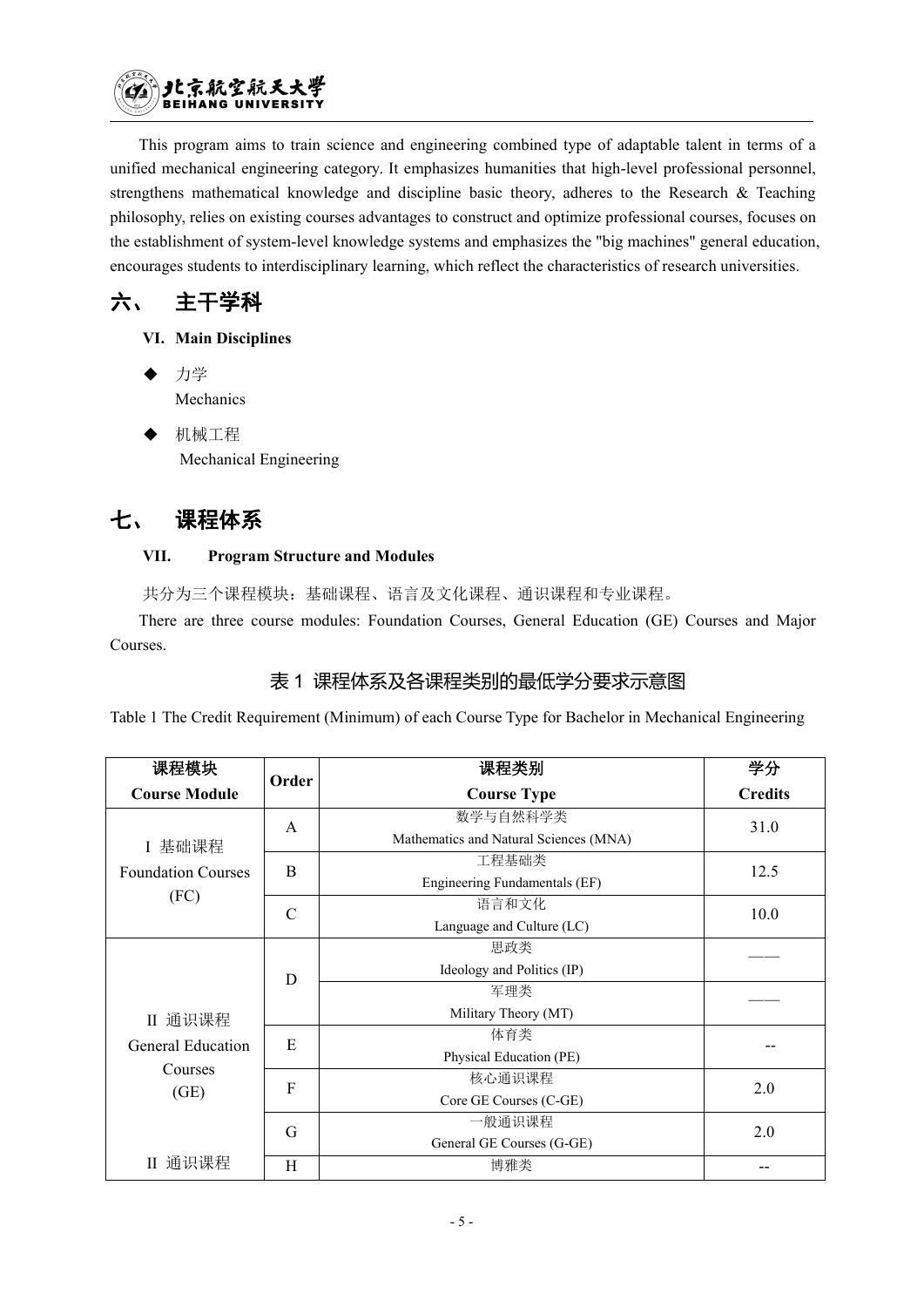

| General Education |   | Liberal Arts (LA)            |      |
|-------------------|---|------------------------------|------|
| Courses           |   |                              |      |
| (GE)              |   |                              |      |
|                   |   | 核心专业基础课                      |      |
| III 专业课程          |   | Core Major Course (C-MC)     |      |
|                   |   | 一般专业课                        | 70.0 |
| Major Courses     |   | General Major Course (G-MC)  |      |
| (MC)              |   | 专业实践课                        |      |
|                   | L | Practical Major Course (PMC) |      |

基础课程模块,主要包括数学与自然科学类(如数学、物理等)、工基础类(如机械和电子工程 训练、C 语言编程等),以及语言类。其中,《汉语》和《中国概况》是来华留学英文授课本科生的 必修课。通识课程模块,旨在培养和提高学生在人文、社科等方面的知识和修养。

Foundation Courses (FC) include Mathematics and Natural Sciences courses (Mathematics, Physics, etc.), Engineering Fundamentals courses (Mechanism, Electronics Engineering, C language, etc.). Language courses include Chinese courses for oversea student studied in China. General Education courses are courses to improve knowledge and cultivation in humanities and social sciences.

博雅类主要含暑期学校和社会实践

Liberal Arts (LA) mainly include summer school course and social practice course.

专业课程模块,分为专业基础课程、实践课程(含毕业设计)、专业核心课程以及一般专业选修 课程。学生可根据个人的兴趣及发展方向,在学业指导老师的指导下学习。

Major courses are divided into Fundamental Major Course, Major-oriented Course, General Major Courses and Practical Major Courses (including Graduation Project). The students can select based on their own interest and direction under the guidance of school academic advisors.

# 八、 主要课程

#### **VIII. Main Major courses**

理论力学、材料力学、电工电子技术、工程材料学、画法几何、机械制图、机械原理、机械设 计、热工基础、制造工程基础、流体传动、机电控制工程基础、机电传动控制、机电一体化系统设 计与实践、测试技术基础、机械设计综合实践。

Theoretical Mechanics, Mechanics of Materials, Electrical and Electronics, The Science of Engineering Materials, Descriptive Geometry, Machine Drawing, Theory to Machines and Mechanisms, Mechanical Design, Fundaments of Thermodynamics and Heat Transfer, Fundamentals of Manufacturing Engineering, Hydraulic Transmission, Fundamental of Electromechanical Control Engineering, Electromechanical Transmission Control, Mechatronics Design and Practice, Fundamental of Measurement Technology, Practice of Mechanical Design.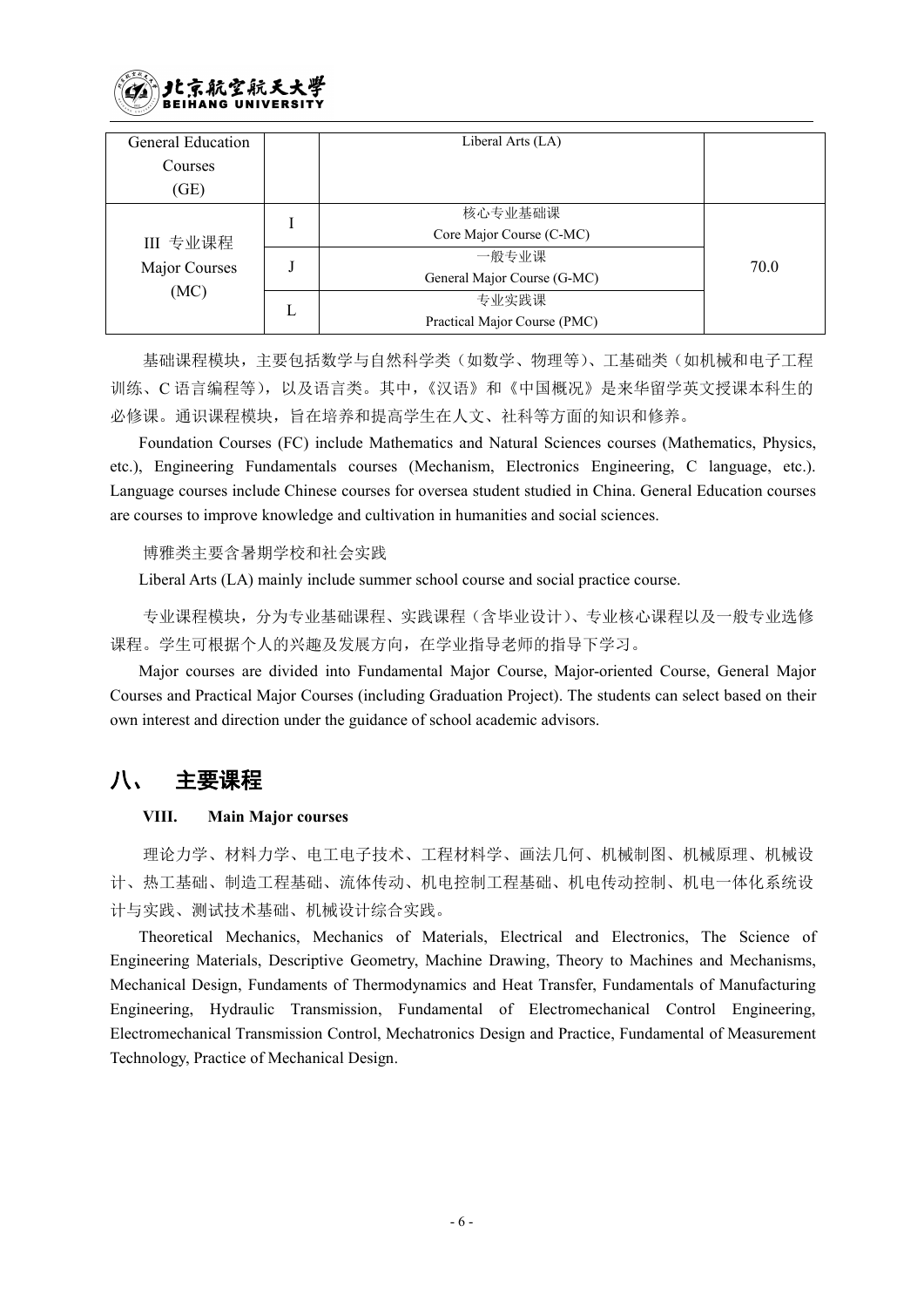# 九、 主要实践教学环节及安排

#### **IX. Main Internship and Practical (Including experiments)**

基础物理实验、机械工程技术训练、电子工程技术训练、C 语言程序设计与实践、机械设计综 合实践、机电一体化系统设计与实践、专业综合实践、毕业设计

Fundamental Physics Experiments, Mechanical Technology Practice, Electronic Technology Practice, C Programming Language Design and Practice, Practice of Mechanical Design, Mechatronics Design and Practice, Comprehensive Specialty Practice, Graduation Thesis.

| 序号             | 课程名称                                                      | 课程类别               | 开课学期            | 学分             | 总学时          |
|----------------|-----------------------------------------------------------|--------------------|-----------------|----------------|--------------|
| No.            | <b>Course Title</b>                                       | <b>Course Type</b> | <b>Semester</b> | <b>Credits</b> | <b>Hours</b> |
| $\mathbf{1}$   | C 语言程序设计与实践<br>C Programming Language Design and Practice | $B$ (EF)           | $\overline{2}$  | 2.5            | 48           |
| $\overline{2}$ | 机械工程技术训练 A<br>Mechanical Technology Practice A            | B(EF)              | 2               | 3.5            | 140          |
| $\mathfrak{Z}$ | 基础物理实验 B(1)<br>Fundamental Physics Experiments B (1)      | A(MNA)             | $\overline{3}$  | 1.5            | 28           |
| $\overline{4}$ | 电子工程技术训练<br><b>Electronic Technology Practice</b>         | B(EF)              | 4               | 1.5            | 80           |
| 5 <sup>5</sup> | 基础物理实验 B(2)<br>Fundamental Physics Experiments B (2)      | A(MNA)             | $\overline{4}$  | 1.5            | 24           |
| 6              | 机械设计综合实践 A<br>Practice of Mechanical Design A             | $C-MC$             | 6               | 3.0            | 3weeks       |
| $\tau$         | 机电一体化系统设计与实践<br>Mechatronics Design and Practice          | $C-MC$             | 6               | 2.0            | 2weeks       |
| 8              | 专业综合实践<br>Comprehensive Specialty Practice                | $C-MC$             | 7               | 2.0            | 2weeks       |
| 9              | 毕业设计<br>Graduate Project                                  | <b>PMC</b>         | 8               | 8.0            | 16 weeks     |

## 表 2 实践课程清单

Table2 Practical Courses

# 十、 毕业最低学分

### **X. Minimum Required for Graduation**

毕业最低学分要求:在满足各课程类别最低学分的要求下,总学分不低于 125 学分。

Minimum Required for Graduation=125 credits, and meet the credit requirement of each Course Type at the same time.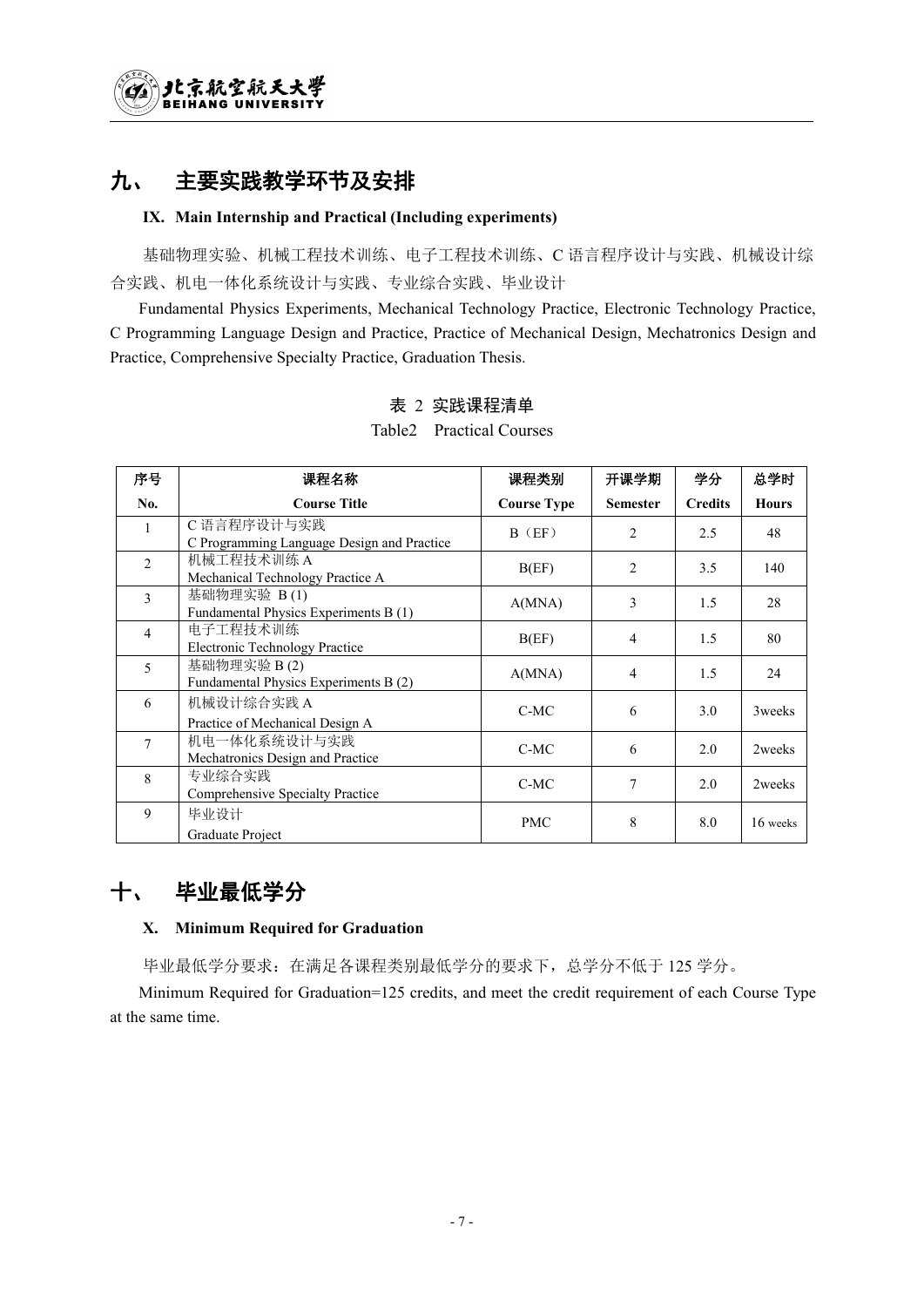

# 十一、 教学进程计划

### **XI. Education Curriculum**

| Code       | <b>Title</b>                                               | <b>Hours</b> | <b>Credits</b> | <b>Note</b> | <b>Type</b> | <b>Evaluation</b> |
|------------|------------------------------------------------------------|--------------|----------------|-------------|-------------|-------------------|
| A09A101I   | 工科高等数学(1)<br>Advanced Mathematics for Engineering (1)      | 90           | 6.0            | Compulsory  | <b>MNA</b>  | Examination       |
| B25D111I   | 中国概况<br>Introduction to China                              | 32           | 2.0            | Compulsory  | LC          | Examination       |
| B1C251131L | 汉语(1)<br>Chinese $(1)$                                     | 64           | 4.0            | Compulsory  | LC          | Examination       |
| C05D101I   | 航空航天概论 B<br>Introduction to Aeronautics and Astronautics B | 32           | 2.0            | Compulsory  | $C-GE$      | Examination       |
| C06D101I   | 大学计算机基础<br>University Computer Foundation                  | 44           | 2.0            | Compulsory  | $G-GE$      | Examination       |
| E07D101I   | 机械工程导论<br>Introduction to Mechanical Engineering           | 32           | 2.0            | Compulsory  | G-MC        | Examination       |
| E05B1030   | 工程图学B                                                      | 64           | 4.0            | Compulsory  | $C-MC$      | Examination       |
|            | 学期学分小计<br><b>Semester Credits</b>                          |              | 22.5           |             |             |                   |

#### the 2 nd Semester

| Code       | <b>Title</b>                                              | <b>Hours</b> | <b>Credits</b> | <b>Note</b> | <b>Type</b> | <b>Evaluation</b> |
|------------|-----------------------------------------------------------|--------------|----------------|-------------|-------------|-------------------|
| A09A102I   | 工科高等数学(2)<br>Advanced Algebra for Engineering (2)         | 86           | 5.0            | Compulsory  | <b>MNA</b>  | Examination       |
| A09A103I   | 工科高等代数<br>Advanced Algebra                                | 90           | 6.0            | Compulsory  | <b>MNA</b>  | Examination       |
| A19A101I   | 工科大学物理(1)<br>University Physics for Engineering (I)       | 64           | 4.0            | Compulsory  | <b>MNA</b>  | Examination       |
| B1C251141L | 汉语(2)<br>Chinese $(2)$                                    | 64           | 4.0            | Compulsory  | LC          | Examination       |
| B1B071210  | C 语言程序设计与实践<br>C Programming Language Design and Practice | 48           | 2.5            | Compulsory  | EF          | Examination       |
|            | 学期学分小计<br><b>Semester Credits</b>                         |              | 21.5           |             |             |                   |

#### the 3 rd Semester

| Code      | <b>Title</b>                                        | <b>Hours</b> | <b>Credits</b> | <b>Note</b> | <b>Type</b> | <b>Evaluation</b> |
|-----------|-----------------------------------------------------|--------------|----------------|-------------|-------------|-------------------|
| A09B204I  | 概率统计 A<br>Probability Statistics B                  | 48           | 3.0            | Compulsory  | <b>MNA</b>  | Examination       |
| A19A202I  | 工科大学物理(2)<br>University Physics for Engineering (2) | 64           | 4.0            | Compulsory  | <b>MNA</b>  | Examination       |
| A19A103I  | 基础物理实验 B(1)<br>Fundamental Physics Experiments B(1) | 28           | 1.5            | Compulsory  | <b>MNA</b>  | Examination       |
| B3I032060 | 电工电子技术<br><b>Electrical and Electronics</b>         | 72           | 4.5            | Compulsory  | $C-MC$      | Examination       |
| E05B201I  | 理论力学 A(1)<br>Theoretical Mechanics A(I)             | 64           | 4.0            | Compulsory  | C-MC        | Examination       |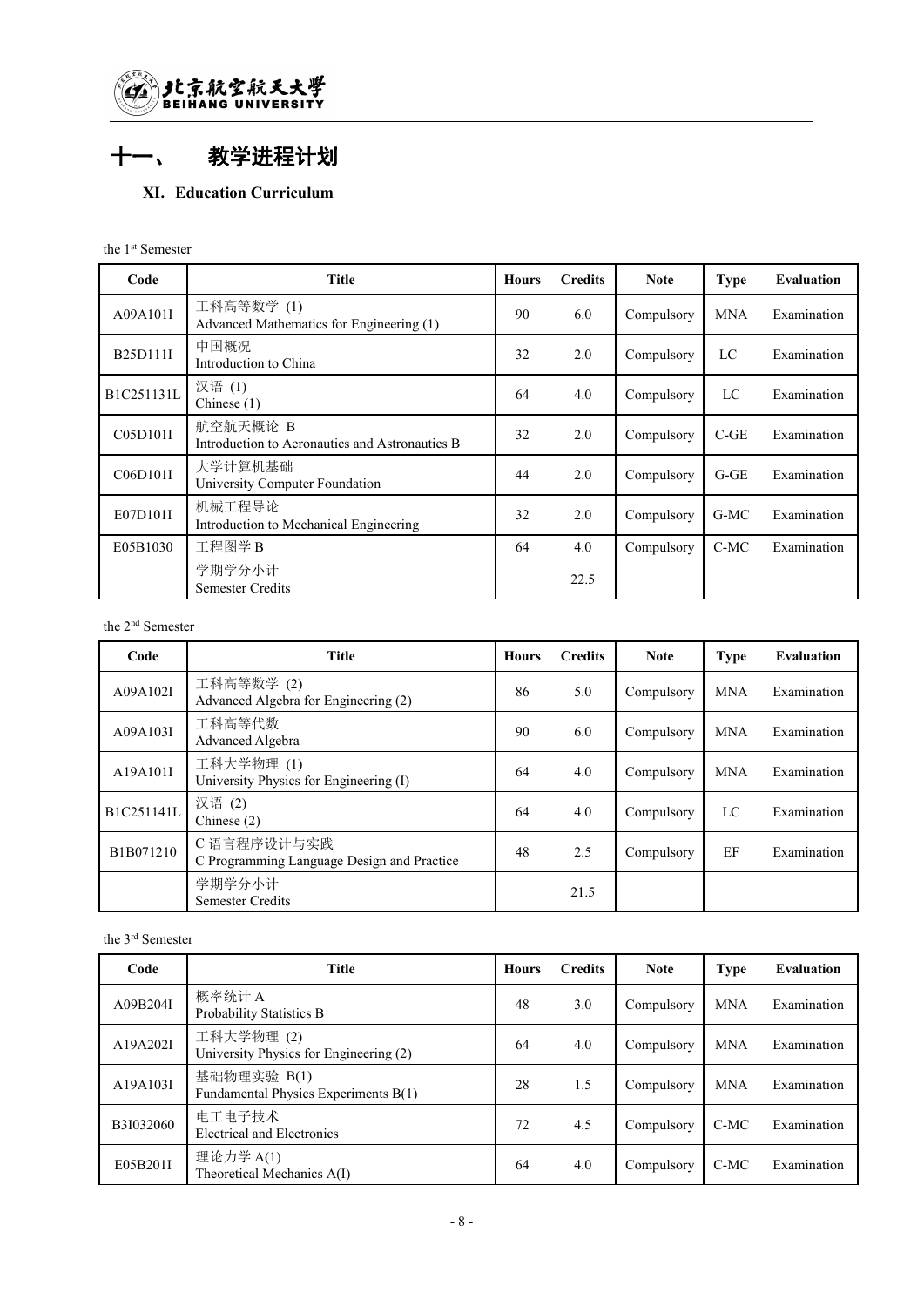

| G32A201I | 机械工程技术训练 A<br>Mechanical Technology Practice A | 140 |      | Compulsory | EF | Test |
|----------|------------------------------------------------|-----|------|------------|----|------|
|          | 学期学分小计<br><b>Semester Credits</b>              |     | 20.5 |            |    |      |

the 4 th Semester

| Code      | Title                                                  | <b>Hours</b> | <b>Credits</b> | <b>Note</b> | <b>Type</b> | <b>Evaluation</b> |
|-----------|--------------------------------------------------------|--------------|----------------|-------------|-------------|-------------------|
| A19A104I  | 基础物理实验 B(2)<br>Fundamental Physics Experiments B(II)   | 24           | 1.5            | Compulsory  | <b>MNA</b>  | Examination       |
| E05B204I  | 材料力学 A<br>Mechanics of Materials A                     | $64+16$      | 5.0            | Compulsory  | $C-MC$      | Examination       |
| E05B202I  | 理论力学 A(2)<br>Theoretical Mechanics A(II)               | 26           | 1.5            | Compulsory  | $C-MC$      | Examination       |
| E07B203I  | 机械设计基础 A(1)<br>Fundamentals of Mechanical Design A(1)  | 54           | 2.5            | Compulsory  | $C-MC$      | Examination       |
| E07B211I  | 工程材料学<br>The Science of Engineering Materials          | 34           | 2.0            | Compulsory  | C-MC        | Examination       |
| B3I072110 | 热工基础<br>Fundaments of Thermodynamics and Heat Transfer | 32           | 2.0            | Compulsory  | $C-MC$      | Examination       |
| G32A204I  | 电子工程技术训练<br><b>Electronic Technology Practice</b>      | 80           | 2.0            | Compulsory  | EF          | Test              |
|           | 学期学分小计<br>Semester Credits                             |              | 16.5           |             |             |                   |

#### the 5 th Semester

| Code      | <b>Title</b>                                                        | <b>Hours</b> | <b>Credits</b> | <b>Note</b> | <b>Type</b> | <b>Evaluation</b> |
|-----------|---------------------------------------------------------------------|--------------|----------------|-------------|-------------|-------------------|
| B3I073410 | 机电控制工程基础<br>Fundamental of Electromechanical Control<br>Engineering | 40           | 2.5            | Compulsory  | $C-MC$      | Examination       |
| E07B304I  | 机械设计基础 A(2)<br>Fundamentals of Mechanical Design A(1)               | 64           | 3.0            | Compulsory  | $C-MC$      | Examination       |
| E07B313I  | 制造工程基础<br>Fundamentals of Manufacturing Engineering                 | 48           | 3.0            | Compulsory  | $C-MC$      | Examination       |
| E07D321I  | 流体传动<br>Hydraulic Transmission                                      | 38           | 2.5            | Compulsory  | $C-MC$      | Examination       |
| B3I073420 | 机电传动控制<br>Electromechanical Transmission Control                    | 40           | 2.0            | Compulsory  | $C-MC$      | Examination       |
|           | 学期学分小计<br><b>Semester Credits</b>                                   |              | 13.0           |             |             |                   |

#### the 6 th Semester

| Code     | <b>Title</b>                                              | <b>Hours</b> | <b>Credits</b> | <b>Note</b> | <b>Type</b> | <b>Evaluation</b> |
|----------|-----------------------------------------------------------|--------------|----------------|-------------|-------------|-------------------|
| E07B314I | 机器人技术基础<br><b>Fundamentals of Robotics</b>                | 46           | 2.5            | Compulsory  | $G-MC$      | Examination       |
| E07D309I | 机械设计综合实践 A<br>Practice of Mechanical Design A             | 120          | 3.0            | Compulsory  | C-MC        | Examination       |
| E07B316I | 测试技术基础<br>Fundamental of Measurement Technology           | 34           | 2.0            | Compulsory  | C-MC        | Examination       |
| E07B315I | 机电一体化系统设计与实践<br>Mechatronics Design and Practice          | 32           | 2.0            | Compulsory  | C-MC        | Examination       |
| F07C422I | 先进加工技术及装备<br>Advanced Processing Technology and Equipment | 48           | 3.0            | Compulsory  | $G-MC$      | Examination       |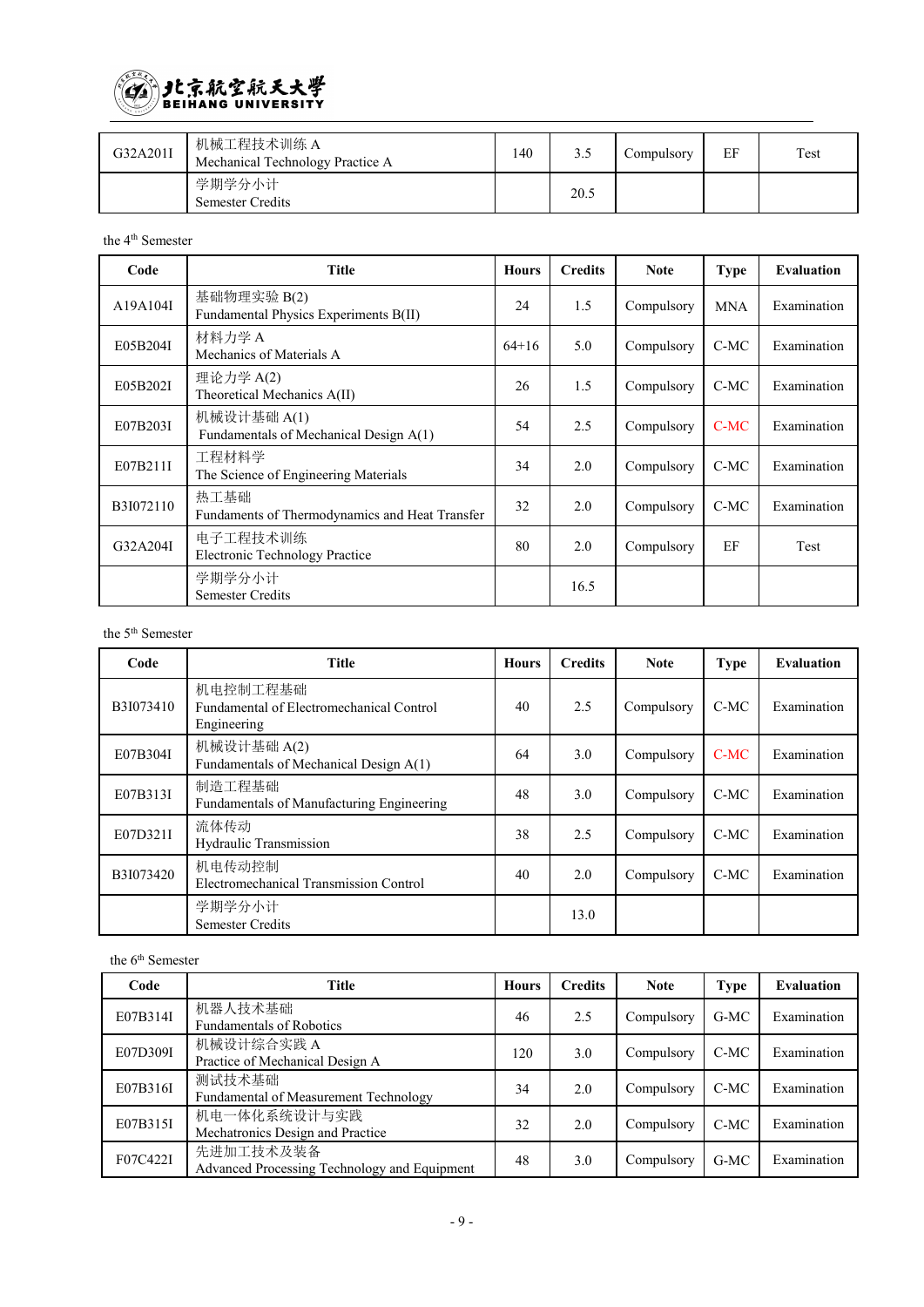

| 亭曲<br>$\rightarrow$<br>--<br>771<br>redits<br>۰e۰<br><br>,, | $\sim$ $\sim$<br>$1 - 3$ |  |  |
|-------------------------------------------------------------|--------------------------|--|--|

the 7 th Semester

| Code     | <b>Title</b>                               | <b>Hours</b> | <b>Credits</b> | <b>Note</b> | <b>Type</b> | <b>Evaluation</b> |
|----------|--------------------------------------------|--------------|----------------|-------------|-------------|-------------------|
| F07C412I | 机械设计学<br>Philosophy of Mechanical Design   | 32           | 2.0            | Compulsory  | $C-MC$      | Examination       |
| F07C443I | 计算机辅助制造<br>Computer Aided Manufacturing    | 48           | 3.0            | Compulsory  | $C-MC$      | Examination       |
| F07C321I | 机械制造工艺<br>Machine-Building Technology      | 48           | 3.0            | Compulsory  | $C-MC$      | Examination       |
| F07C881I | 计算机控制系统<br>Computer Control System         | 32           | 2.0            | Compulsory  | $C-MC$      | Examination       |
| G07D412I | 专业综合实践<br>Comprehensive Specialty Practice | 80           | 2.0            | Compulsory  | <b>PMC</b>  | Examination       |
|          | 学期学分小计<br><b>Semester Credits</b>          |              | 12.0           |             |             |                   |

the 8 th Semester

| Code     | <b>Title</b>                     | <b>Hours</b> | <b>Tredits</b> | <b>Note</b>             | Type | Evaluation |
|----------|----------------------------------|--------------|----------------|-------------------------|------|------------|
| G07D4010 | 毕业设计<br><b>Graduation Thesis</b> | 16weeks      | 8.0            | $\mathcal{L}$ ompulsory | PC   | Test       |

## 备注:

### **(1)** 只列出各学期必修课程目录

Only compulsory courses are listed

#### (2) 课程类别的相关说明

Explanation of course type:

| 数学与自然科学类 | Mathematics and Natural Sciences (MNA) |
|----------|----------------------------------------|
| 工程基础类    | Engineering Fundamentals (EF)          |
| 语言和文化    | Language and Culture (LC)              |
| 核心通识课程   | Core GE Courses (C-GE)                 |
| 一般通识     | General GE Courses (G-GE)              |
| 核心专业基础课  | Core Major Courses (C-MC)              |
| 一般专业课    | General Major Course (G-MC)            |
| 专业实践课    | Practical Major Course (PMC)           |
|          |                                        |

如下课程留学生可选修:

Other courses student can select

| Course Type | Title                                | Credits             | Note                                                          |
|-------------|--------------------------------------|---------------------|---------------------------------------------------------------|
| PE          | 体育课(1)<br>Physical Education         | 0.5 Credit/Semester | International students can select from<br>the $2nd$ semester. |
| LA          | 文化素质拓展<br>Culture Quality Developing | 1.0 Credit/Semester | International students can select from<br>the $3rd$ semester. |